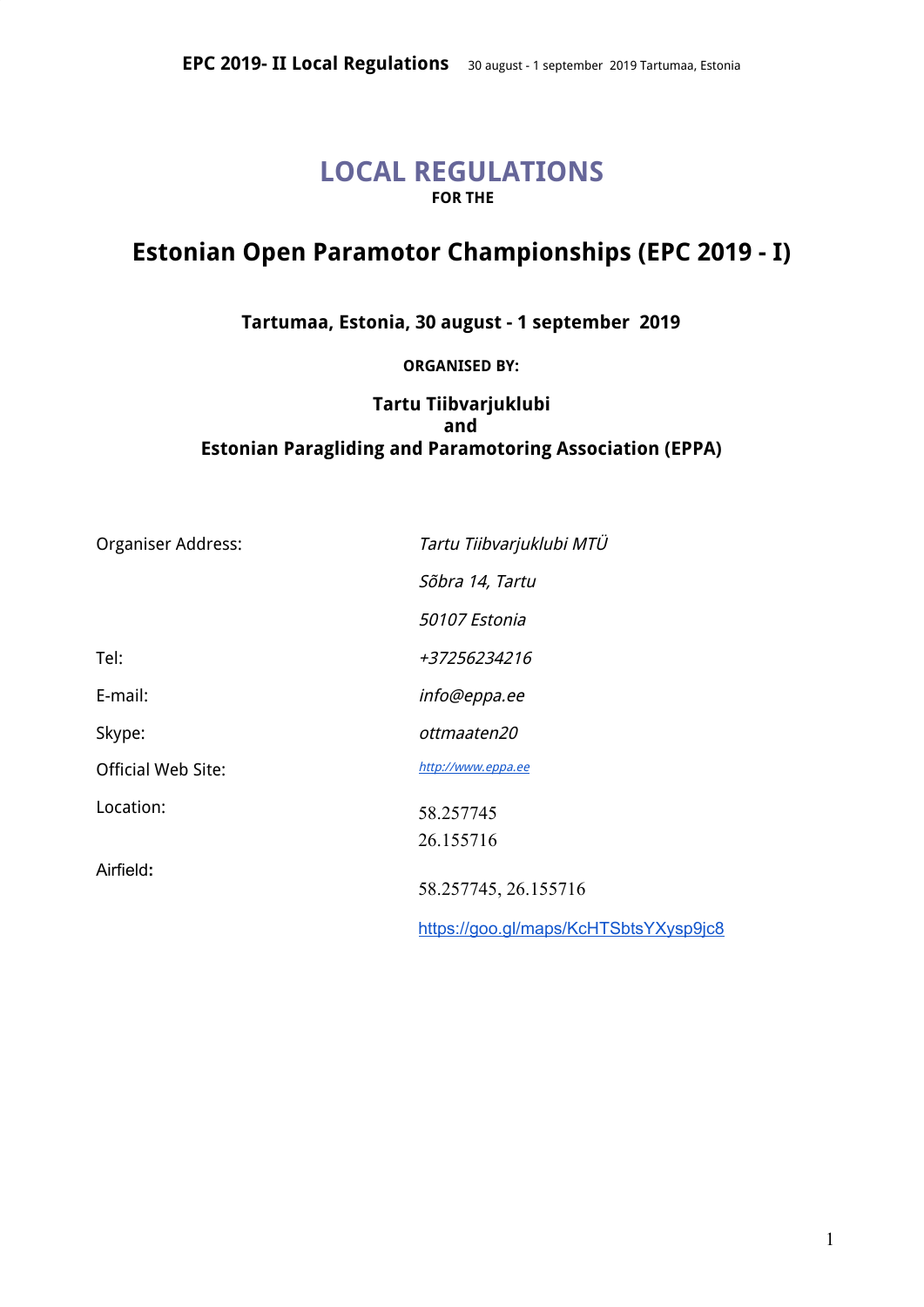#### **AUTHORITY**

These Local Regulations combine the General Section and Section 10 of the FAI Sporting Code with regulations and requirements specific to these championships. The FAI Sporting Code shall take precedence over the Local Regulation wording if there is omission or ambiguity.

### **Contents**

1. [GENERAL](#page-2-0) 1.1 MISSION [STATEMENT](#page-2-1) 1.2 [PROGRAMME](#page-2-2) DATES 1.3 [OFFICIALS](#page-3-0) 1.4 [ENTRY](#page-3-1) 1.5 [ACCOMMODATION](#page-3-2) & CATERING FEES 1.6 INSURANCE 1.7 [LANGUAGE](#page-4-0) 1.8 [MEDALS](#page-4-1) AND PRIZES 1.9 [CHAMPIONSHIP](#page-4-2) CLASSES 1.9.1 CLASS [VIABILITY](#page-4-3) 1.10 [CHAMPIONSHIP](#page-4-4) VALIDITY 2. GENERAL [COMPETITION](#page-4-5) RULES 2.1 [REGISTRATION](#page-4-6) 2.2 TEAM LEADERS AND [ASSISTANTS](#page-4-7) 2.3 PILOT AND NAVIGATOR [QUALIFICATIONS](#page-5-0) 2.4 AIRCRAFT AND ASSOCIATED EQUIPMENT 2.5 [FLIGHT](#page-5-1) RANGE 2.6 CONTEST [NUMBERS](#page-5-2) 2.7 FLIGHT [LIMITATIONS](#page-5-3) 2.8 DAMAGE TO A [COMPETING](#page-5-4) AIRCRAFT 2.9 [MANDATORY](#page-5-5) EQUIPMENT 2.10 [PROHIBITED](#page-5-6) EQUIPMENT 3. FLYING AND SAFETY [REGULATIONS](#page-5-7) 3.1 [COMPLIANCE](#page-6-0) WITH THE LAW 3.2 OFFICIAL NOTICE BOARD AND [OFFICIAL](#page-6-1) TIME 3.3 [COMPLAINTS](#page-6-2) & PROTESTS 3.4 GNSS FLIGHT [RECORDERS](#page-6-3) 3.5 [ELECTRONIC](#page-6-4) EQUIPMENT 3.6 EXTERNAL AID TO [COMPETITORS](#page-6-5) 4. [CHAMPIONSHIP](#page-6-6) TASKS 4.1 [GENERAL](#page-7-0) 4.2 TASK [PERIOD](#page-7-1) 4.3 TASK SUSPENSION OR [CANCELLATION](#page-7-2) 4.4 TYPES OF [TASKS](#page-7-3) 4.5 [OUTLANDINGS](#page-7-4) 4.6 [QUARANTINE](#page-7-5) AREA 5. [FLYING](#page-7-6) THE TASKS 5.1 [ASSISTANCE](#page-7-7) 5.1.1 [GENERAL](#page-7-8) 5.1.2 PL1 [WHEEL-CHAIRED](#page-8-0) DISABLED PILOT 5.2 [TAKE-OFF](#page-8-1) 5.3 [LANDING](#page-8-2) 5.3.1 [PRECISION](#page-8-3) LANDING 6. [CONTROL](#page-8-4) OF TASK FLIGHTS. 6.1 [TIMING](#page-8-5) 6.2 FUELLING PROCEDURE 6.3 BODYWEIGHT INDEX 6.4 WEIGHING OF MACHINE BEFORE LAUNCH 6.5 WEIGHING OF PILOT(S) + MACHINE AFTER LANDING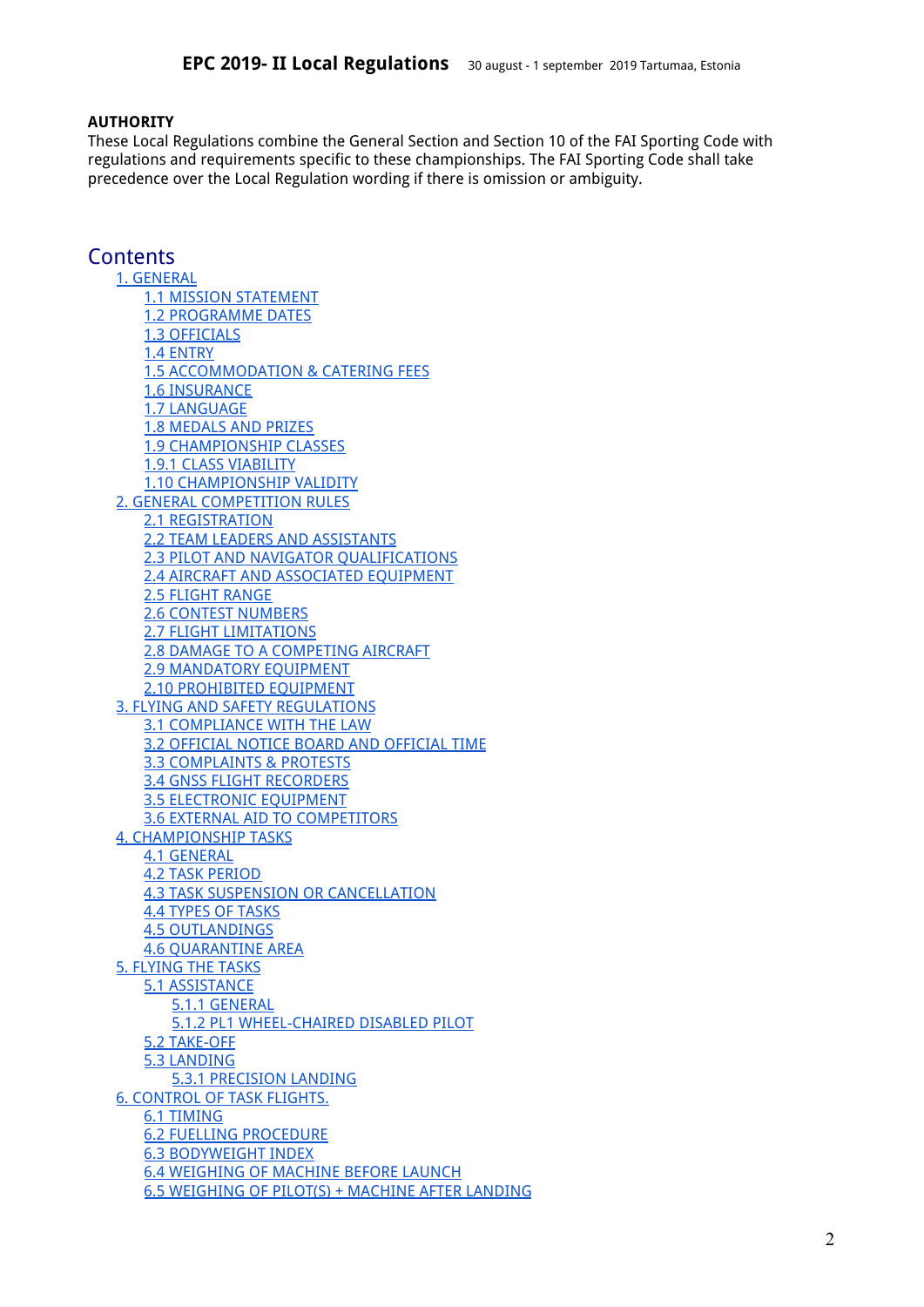6.6 [GATES](#page-9-0) 6.7 [TURNPOINTS](#page-10-0) 6.8 [SLALOM](#page-10-1) POLES 6.9 [INFLATABLE](#page-10-2) PYLONS 6.10 [INFRARED](#page-10-3) GATES 6.11 THE [LANDING](#page-10-4) DECK 7. [SCORING](#page-10-5) 7.1 [GENERAL](#page-10-6) 7.2 [SCORING](#page-10-7) ALL TASKS 7.3 TEAM [SCORING](#page-11-0) 7.4 [DISQUALIFICATION](#page-11-1) AND PENALTIES.

### <span id="page-2-0"></span>**1. GENERAL**

### <span id="page-2-1"></span>**1.1 MISSION STATEMENT**

Tartu Tiibvarjuklubi and Estonian Paragliding & Paramotoring Association (EPPA) are honoured to be hosting Estonian Open Paramotor Championships 2019.

Task philosophy is one of the most important aspects of a successful event. Not only should tasks be enjoyed by all participants, as well as being meaningful in the sporting sense, they should hopefully steer the design of our flying machines in the right direction.

We are therefore determined to run an event for pilots, optimising time in the air, with fun and simple, yet challenging tasks. Airborne decisions are to prevail over traditional ground task planning. Tasks are to be set specifically with paramotors in mind.

In these Local Regulations, we are introducing quite a few changes and additions to traditional FAI Section 10. Here are some of those features:

- More flying, more tasks
- Larger decks with open launching, whenever possible
- No zero score, whenever possible
- Fewer penalties
- Easy fuelling procedure for economy tasks
- Fair scoring in economy tasks

A successful competition is one when all the members of the organisation are pleased to get involved and are wishing they were competing themselves. It is also a competition when all pilots and Teams regardless of their final positions, can return home with fond memories and with many more friends, and this is precisely our ultimate aim.

#### <span id="page-2-2"></span>**1.2 PROGRAMME DATES**

| Registration, training, aircraft inspection: | 30 August 2019          | 17.00-20.00 |
|----------------------------------------------|-------------------------|-------------|
| Opening ceremony:                            | 30 August 2019          | 20.00       |
| First competition briefing:                  | 20 August 2019          | 21.30       |
| First competition task:                      | 31 August 2019          | 06.30       |
| Contest flying days:                         | 31 August - 1 September |             |
| Closing ceremony, prize-giving:              | 1 September             | 14.00       |

Decision about postponement of the competition will be taken latest 28. August 2019 at 14.00 and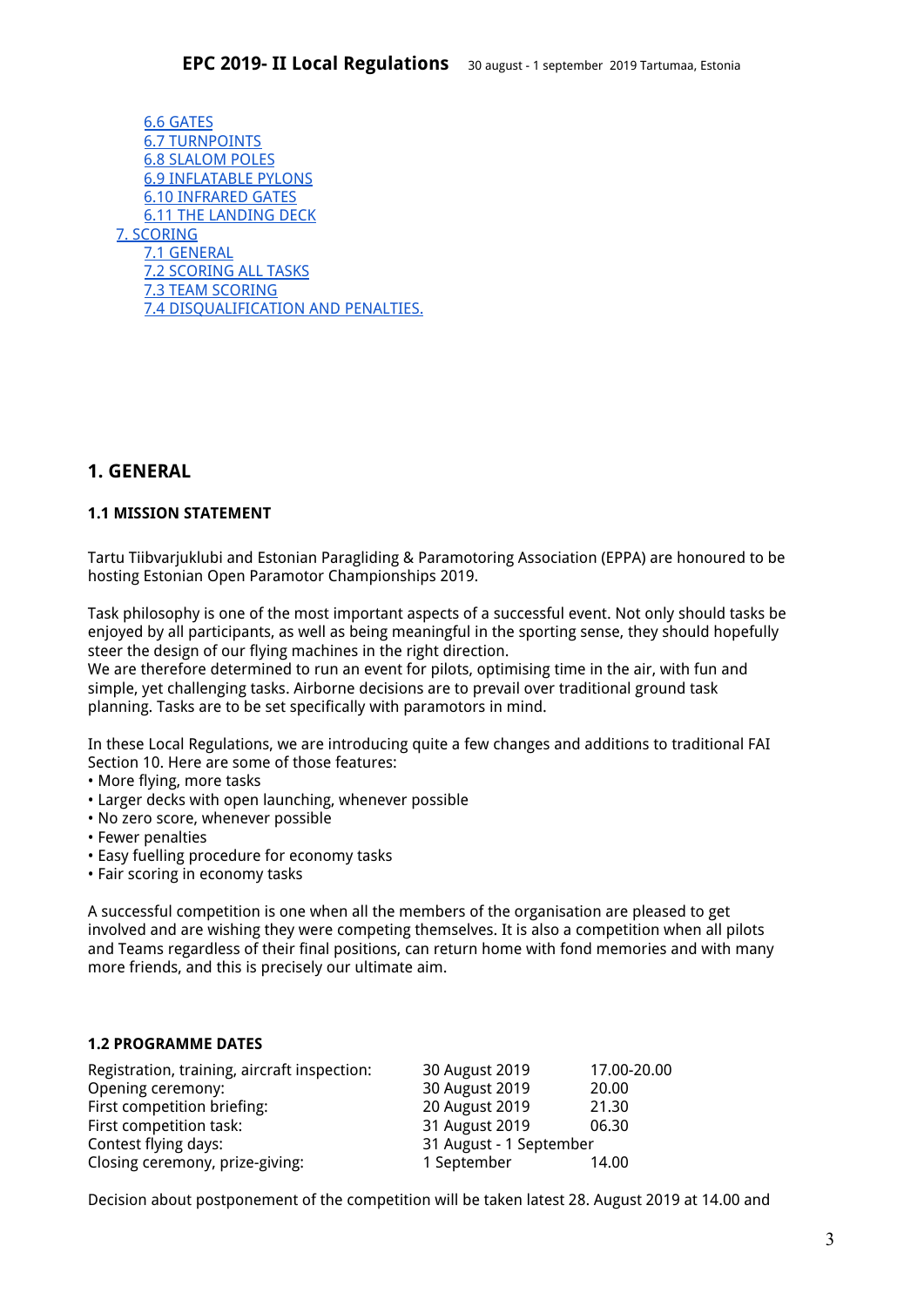published on: [www.eppa.ee](http://www.eppa.ee/)

### <span id="page-3-0"></span>**1.3 OFFICIALS**

| Event Director:       | Heino Vanari (EST) | +37256637089 |
|-----------------------|--------------------|--------------|
| Competition Director: | Aare Vanari (EST)  | +37255613961 |
| Chief Marshal:        | Aare Vanari (EST)  | +37255613961 |

### <span id="page-3-1"></span>**1.4 ENTRY**

The Championships are open to all pilots from Active Member and Associate Member countries

The entry fees are:

35.- EUR before 24 August 2019 40.- EUR after 24 August 2019 Deadline for late allocation payments: before the first briefing

Entry Fees include:

- Competition management (setting, organising, controlling and evaluating the tasks, briefings, prize-giving, media coverage etc.).
- All competition materials (maps, task descriptions, competition numbers etc.)
- Flight recorders (FR)
- Free use of the airfield.
- Environmental fee.
- Free entrance to all official events.

Entries must be made on the official Entry Form and entry fees must be transferred into the following bank account:

| Eesti Tiibvarjuspordi Liit MTÜ |
|--------------------------------|
| Tähise 7 Saue 76506 Estonia    |
| AS SEB Pank                    |
| EE931010220106677013           |
| Tornimäe2, Tallinn, 15010      |
| <b>EEUHEE2X</b>                |
|                                |

<span id="page-3-2"></span>Paid entry fee is not refundable.

### **1.5 ACCOMMODATION & CATERING FEES**

### **Participants Package Deal for Accommodation & Catering (full board):**

75 EUR/person in Kaatri guest house from 30 August to 1 september 2019

Accommodation & Catering fees include:

- Accommodation in guest house
- TV, showers and toilets in the corridor
- Breakfast, lunch and dinner every day, according to the championship's program, starting from the dinner on 30. august evening until the breakfast on 1st. september morning
- Use of guest house briefing rooms, meeting rooms, task planning spaces, dining hall, sauna & workshop
- Free parking
- Note:

Participants' Special Package Deal is valid also for Team Leaders, Assistants and family members upon availability.

All other deals MUST be negotiated well in advance: +37256637089, heino@tiibvari.e[e](mailto:info@eppa.ee) Note: Camping is not advisable because of mosquitoes and possible cold nights. Camping on the airfield is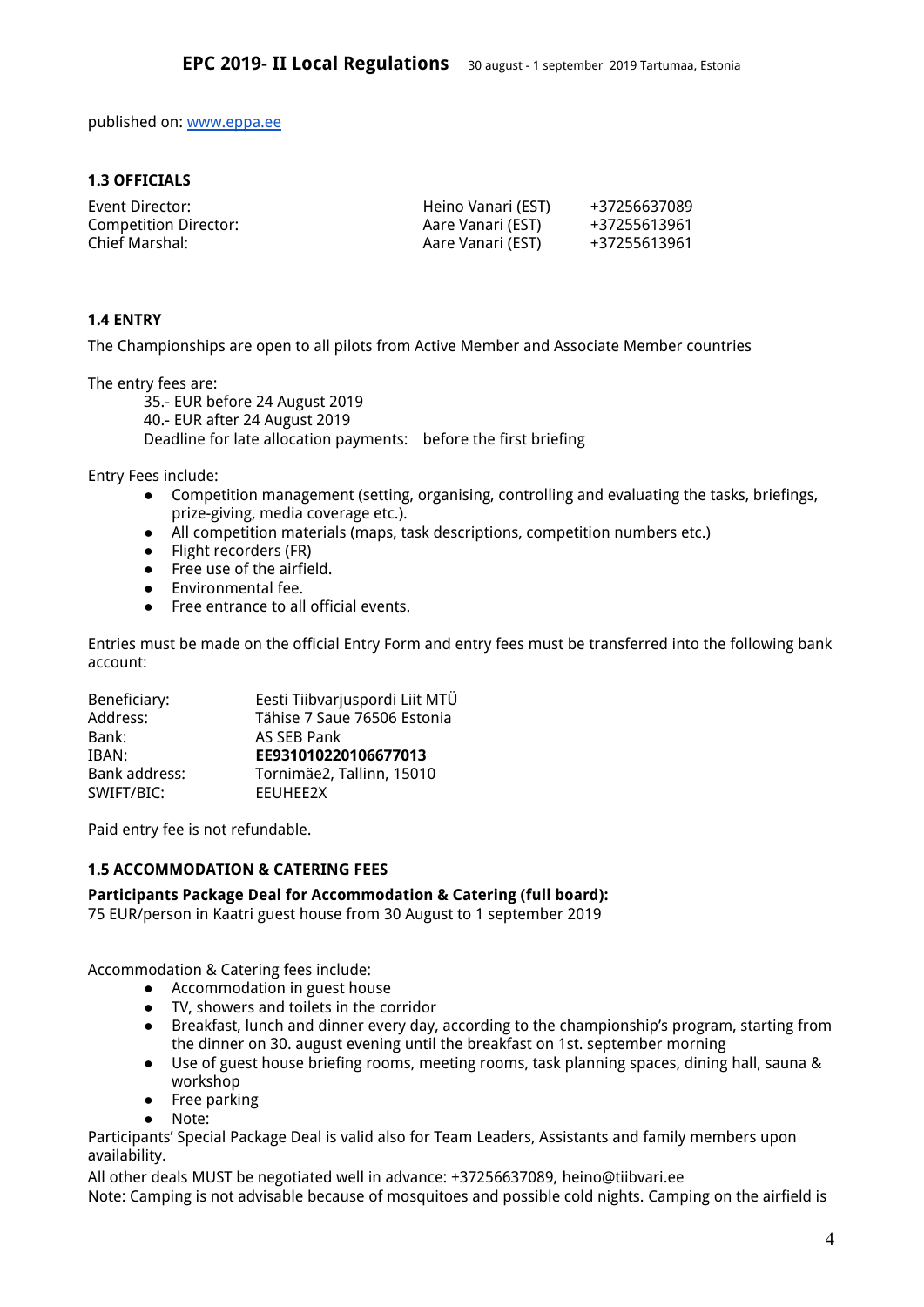not allowed.

### **1.6 INSURANCE**

For the PL classes a third party insurance of minimum at least 750 000 SDR and a passenger insurance of at least 100 000 SDR (applicable to co-pilots) is required by Regulation (EC) No 785/2004 of the European Parliament and the Council of 21 April 2004 (1 SDR =~1.2 euros)

Documentary proof of insurance as specified on the Entry Form must be presented to the organisers at registration. (GS. 3.9.6)

1. For the PF classes a third party insurance is not mandatory.

Personal accident insurance is highly recommended.

<span id="page-4-0"></span>All applicable insurances must be presented at registration.

### **1.7 LANGUAGE**

The official language of the Championships is Estonian. Translations into English, Finnish and Russian will be assisted if necessary.

### <span id="page-4-1"></span>**1.8 MEDALS AND PRIZES**

Trophies will be awarded to:

- Pilots placed first, second and third in each valid class.
- Club teams placed first, second and third, in each valid class
- <span id="page-4-2"></span>- National teams placed first, second and third, in each valid class

### **1.9 CHAMPIONSHIP CLASSES**

The Championships may be held in the following classes (S10 1.5): PF1, PL1

Each class is a championship in its own right and as far as possible interference of one class by another shall be avoided.

### <span id="page-4-3"></span>**1.9.1 CLASS VIABILITY**

For a championship to be valid there must be no less than 5 pilots for class PF1 and 3 pilots for the class PL1, ready to fly the first task, and must start a minimum of one task.

### <span id="page-4-4"></span>**1.10 CHAMPIONSHIP VALIDITY**

The title of Champion in any class shall be awarded only if there have been at least 3 separate tasks. (S10 4.3.3)

### <span id="page-4-5"></span>**2. GENERAL COMPETITION RULES**

### <span id="page-4-6"></span>**2.1 REGISTRATION**

On arrival the Team Leaders and members shall report to the Registration Office to have their documents checked and to receive supplementary regulations and information. The following documents are required:

- Evidence of competitor's nationality or residence.
- Receipt for payment of entry fees.
- Liability waiver (signed on registration).

Without all required documents, registrations won't be accepted and the entry fee won't be returned. The Registration Office will be open as indicated on the information board. Registration forms may be inspected by Team Leaders on request prior to the start of competition flying.

### <span id="page-4-7"></span>**2.2 TEAM LEADERS AND ASSISTANTS**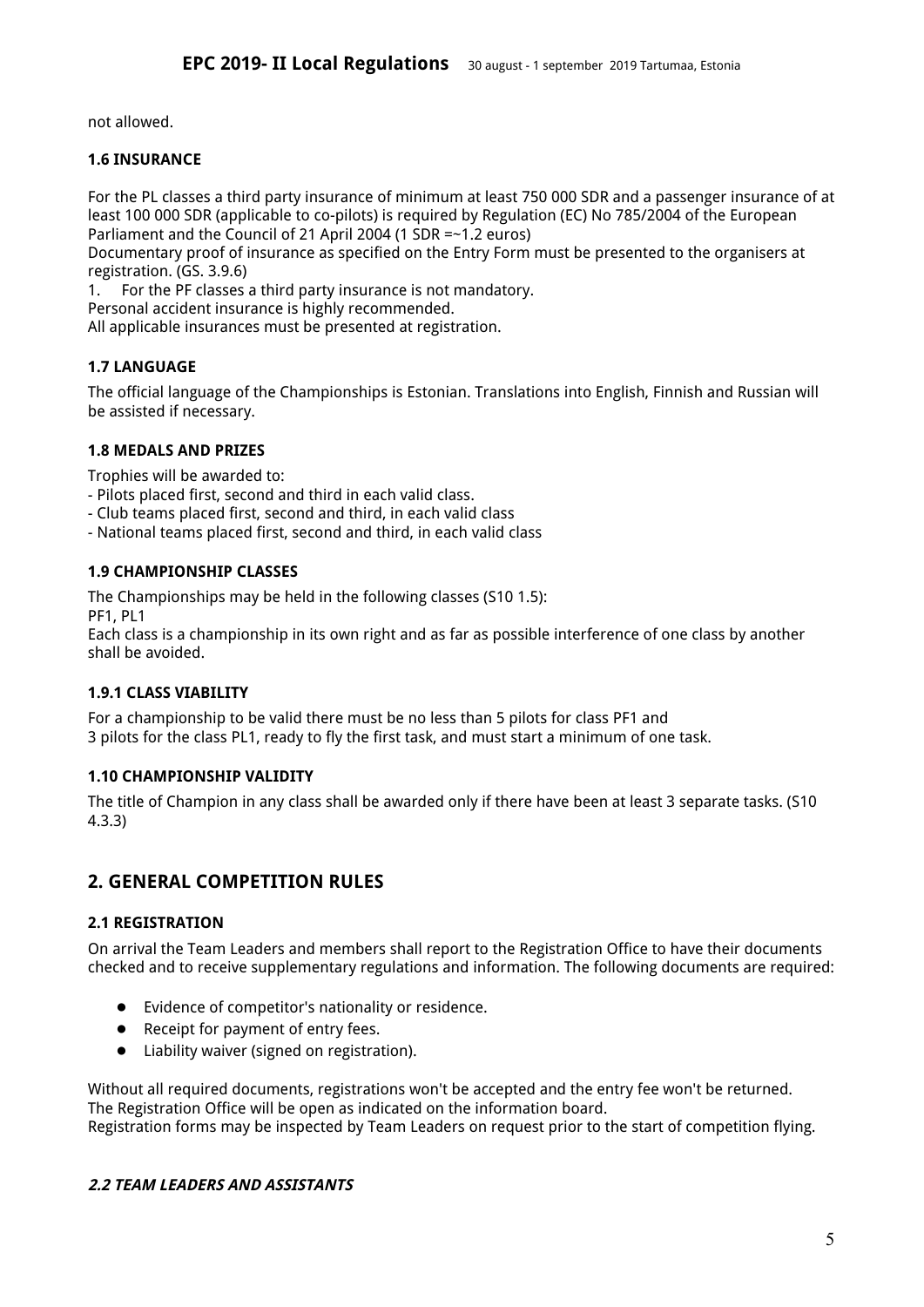Each Team can designate a Team Leader, who may be a competitor.

The Team Leader is the liaison between the organisers and his team. He is responsible for the proper conduct of his team members, for ensuring that they do not fly if ill or suffering from any disability which might endanger the safety of others and that they have read and understand the rules.

Briefings will be held for Team Leaders and/or competitors on each flying day. The time and place for briefing meetings and any postponements will be prominently displayed.

<span id="page-5-0"></span>All briefings will be in Estonian or/and English and may be recorded in notes, by tape recorder or video.

### **2.3 PILOT AND NAVIGATOR QUALIFICATIONS**

A competing pilot shall be of sufficient standard to meet the demands of an international competition.

### 2.4 AIRCRAFT AND ASSOCIATED EQUIPMENT

Aircraft and equipment provided by the competitor must be of a performance and standard suitable for the event.

The aircraft must comply with the FAI definition of a Paramotor at all times (S10 1.3 & 1.4). The aircraft shall fly throughout the championships as a single structural entity using the same set of components as used on the first task except that propellers may be changed.

All aircraft must be made available during the Registration period for an acceptance check in the configuration in which they will be flown. The organisers have the right to inspect for class conformity and if necessary, ground any aircraft for safety reasons at any time during the event.

### <span id="page-5-1"></span>**2.5 FLIGHT RANGE**

<span id="page-5-2"></span>All aircraft will be expected to have a still air range of 70 km (S10 4.17.7)

### **2.6 CONTEST NUMBERS**

<span id="page-5-3"></span>Aircraft shall carry the number centrally on the underside of the paraglider, top towards the leading edge.

### **2.7 FLIGHT LIMITATIONS**

Each aircraft shall be flown within the limitations of its design, Certificate of Airworthiness or Permit to Fly. Any manoeuvre hazardous to other competitors or the public shall be avoided. Unauthorised take off, aerobatics are prohibited. (S10 4.23.2)

Each aircraft shall be given a pre-flight check by its pilot and may not be flown unless it is serviceable. (S10 4.23.3)

### <span id="page-5-4"></span>**2.8 DAMAGE TO A COMPETING AIRCRAFT**

Any damage shall be reported to the organisers without delay and the aircraft may then be repaired. Any replacement parts must be replaced by an identical part, except that major parts such as a wing may be replaced by a similar model or one of lesser performance.

Note: Change of major parts may incur a penalty. (S10 4.23.4)

An aircraft may be replaced by permission of the Director if damage has resulted through no fault of the pilot.

Replacement may be only by an identical make or model or by an aircraft of similar or lower performance and eligible to fly in the same class.(S10 4.23.5)

### <span id="page-5-5"></span>**2.9 MANDATORY EQUIPMENT**

A protective helmet must be worn whenever the pilot is strapped into the harness of an aircraft. An emergency parachute system is mandatory.

### <span id="page-5-6"></span>**2.10 PROHIBITED EQUIPMENT**

Disposable ballast, and gyroscopic instruments, GPS devices or other equipment permitting flight without visual reference to the ground.

### <span id="page-5-7"></span>**3. FLYING AND SAFETY REGULATIONS**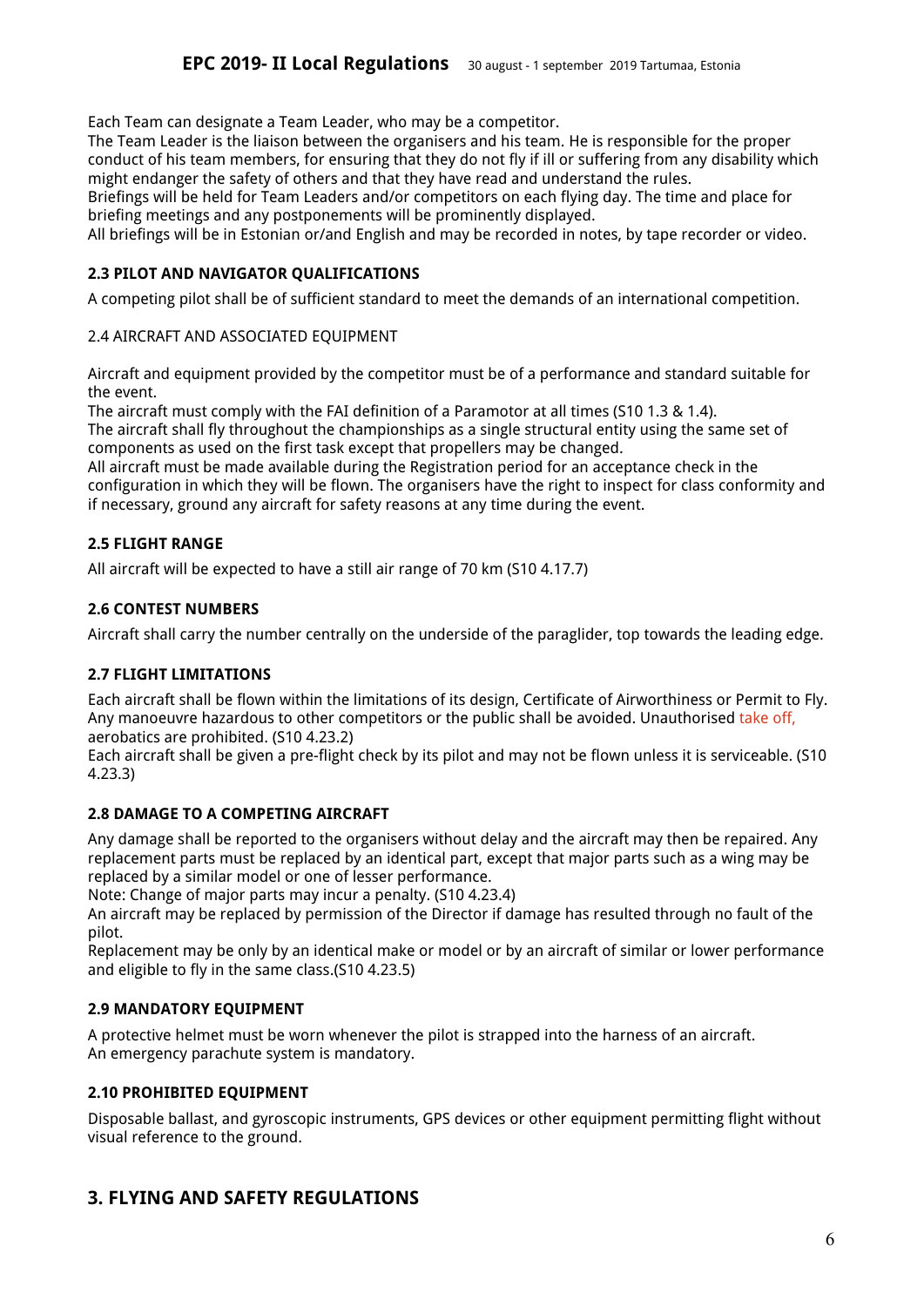### <span id="page-6-0"></span>**3.1 COMPLIANCE WITH THE LAW**

<span id="page-6-1"></span>Each competitor is required to conform to the laws and the rules of the air of Estonia. (S10 4.23.1)

### **3.2 OFFICIAL NOTICE BOARD AND OFFICIAL TIME**

The official notice board will have the form of a website. Competitors will be able to connect to the organisers' intranet/internet and teams are expected to bring their own computers provided with a WiFi network interface.

<span id="page-6-2"></span>Official time is local Estonian time (GMT+3)

### **3.3 COMPLAINTS & PROTESTS**

The complaint and protest procedures are as described in Section 10 4.35 and 4.36. The protest fee is 50 euros.

### <span id="page-6-3"></span>**3.4 GNSS FLIGHT RECORDERS**

A CIMA approved GNSS Flight Recorder must be used as primary evidence in most tasks, when GPS evidence is required.

In the event of a failure of the primary FR, a second FR may be used as secondary evidence. Second FR is not provided by organizers.

Each FR must be presented to the organisation for inspection and recording of type, serial number and labelling as briefed at opening briefing.

Once the championship has started the pilot must always use the same FR. In the event of a permanent failure, another CIMA approved FR may be used with the permission of the organisers.

It is the pilot's responsibility to ensure that he is fully aware of the functions and capabilities of his FR, that it has sufficient battery power and that the antenna is correctly positioned.

#### <span id="page-6-4"></span>**3.5 ELECTRONIC EQUIPMENT**

Other than CIMA approved GNSS Flight Recorders and the supplied basic mobile phone, all other electronic devices with real or potential communication or navigation capabilities must be declared and approved by the Championship Director, and may be carried **switched off and sealed**.

A document describing each device will be signed by the competitor when it is being sealed, and the document will be retained by the organisation. After the task, provided the seal is not broken, documents will be returned to each competitor when he comes to unseal the device. The director must be immediately informed if the seal is broken. If a document is still in the possession of the organisation at the time of issuing the scores, the competitor will get a 100% task penalty.

Before each task the Director will ask marshals to check for infringements. The penalty is disqualification from the competition.

Unless otherwise briefed, then in the period between entering quarantine before flying a task and leaving quarantine after flying a task, only materials issued by the organiser, mathematical calculators without any capability for any data transfer, and clocks/stopwatches may be used for pre-flight preparation and flight control. No other electronic devices with real or potential communication and/or navigation capabilities shall be available to, or accessed by the pilot or crew. (S10 4.27)

### <span id="page-6-5"></span>**3.6 EXTERNAL AID TO COMPETITORS**

Any help in navigation or thermal location by non-competing aircraft, including a competing aircraft not carrying out the task of their own class is prohibited. This is to ensure as far as possible that the competition is between individual competitors neither helped nor controlled by external aids. (S10 4.26) The basic phone supplied by the organisers to all pilots for task cancellation cannot be used for communication between pilots and/or ground crew.

### <span id="page-6-6"></span>**4. CHAMPIONSHIP TASKS**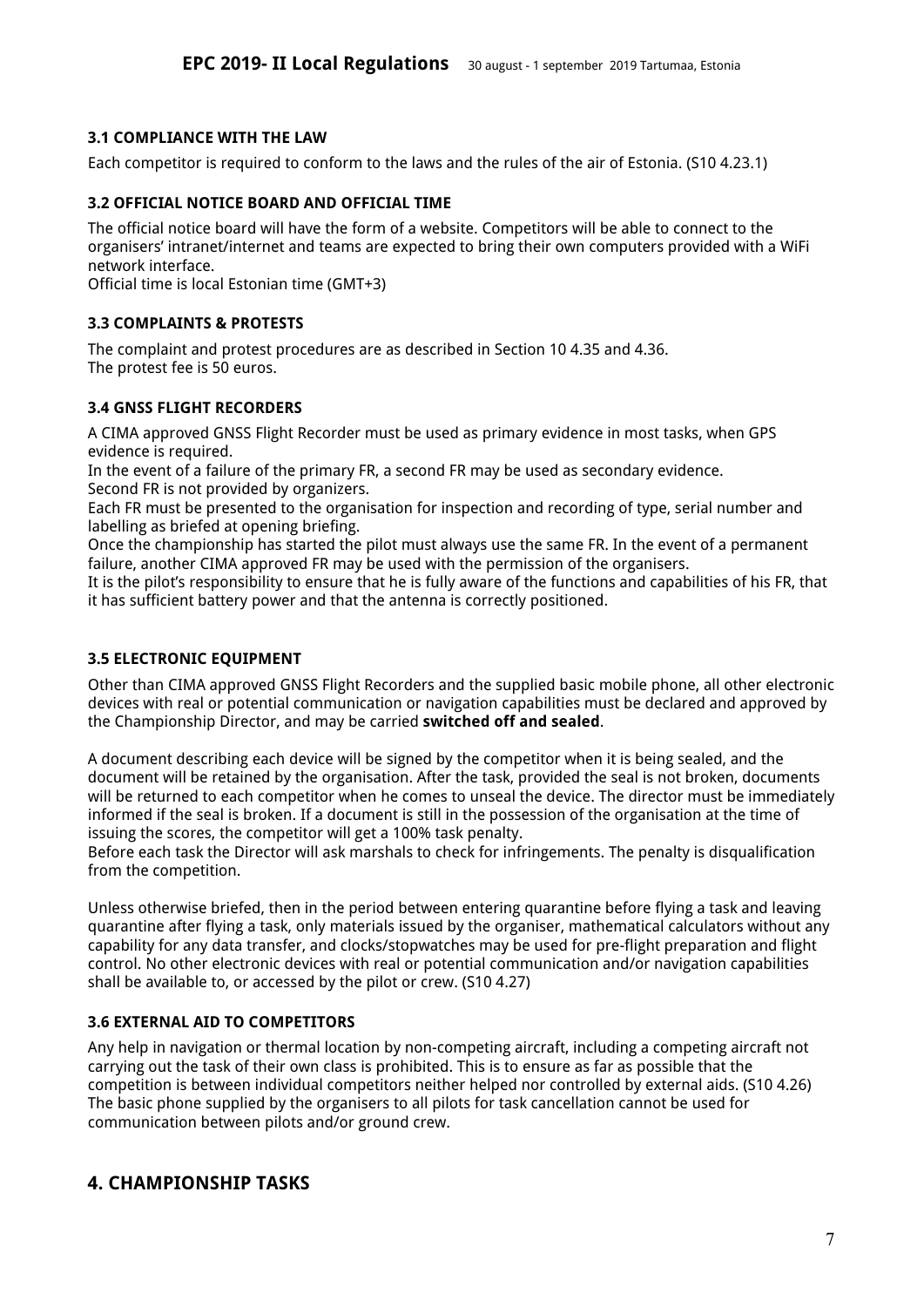### <span id="page-7-0"></span>**4.1 GENERAL**

To count as a valid championship task all competitors in the class concerned will be given the opportunity to have at least one contest flight with time to carry out the task.

A task for each class may be different and a task may be set for all classes. (S10 4.29.5)

A competitor will generally be allowed only one take-off for each task and the task may be flown once only. A competitor may return to the airfield within 5 minutes of take-off for safety reasons or in the event of a GNSS flight recorder failure. In this case a further start may in principle be made without penalty but equally the competitor must not benefit in any way from restarting. Exceptions and penalties will be specified in the Task Description. (S10 4.30.3)

<span id="page-7-1"></span>Precision tasks may be combined with other tasks or set separately.

### **4.2 TASK PERIOD**

Times for take-off, closing of take-off windows, turn points and last landing will be displayed in writing. If the start is delayed, given times will be correspondingly delayed unless specifically briefed to the contrary.

### <span id="page-7-2"></span>**4.3 TASK SUSPENSION OR CANCELLATION**

The Director may suspend flying after take-offs have started. If the period of suspension is sufficiently long to give an unfair advantage to any competitor, the task may be cancelled. At any time, the Director may decide to cancel the task, for sporting or safety reasons.

<span id="page-7-3"></span>A clear ground marker on the airfield will be used, as briefed, to indicate that a task has been cancelled.

### **4.4 TYPES OF TASKS**

Tasks shall, as far as practicable, conform to the following guidelines:

A Navigation: 33% of the total value of the tasks flown

B Economy: 33% of the total value of the tasks flown

<span id="page-7-4"></span>C Precision: 33% of the total value of the tasks flown

### **4.5 OUTLANDINGS**

Depending on the task description and the briefing, an outlanding may be scored zero for part of the task or the whole task.

If a pilot lands away from the airfield or the goal field, he must fold up his wing immediately upon landing. A canopy that has not been folded within three minutes indicates the pilot is in need of help. Any pilot who observes such a situation is obliged to render assistance and contact the organisation as soon as possible. A competitor landing to help an injured pilot shall not, at the discretion of the Director, be disadvantaged by this action.

He must then inform the organisers by telephone, with the minimum of delay and at the latest by the closing time of the task. He may fly home or return by road. On return to base he must go immediately to Control with his evidence. Failure to follow this procedure without good reason may result in the pilot not being scored for the task, or being charged for any rescue services which have been called out, or getting disqualified. (S10 4.32)

#### <span id="page-7-5"></span>**4.6 QUARANTINE AREA**

This is a clearly marked area to which aircraft and crew must go from time to time as instructed by the director, usually for the purposes of task planning, scoring or fuel measurement. Once in the Quarantine and without the expressed permission of the Quarantine Marshal, the crew may not communicate with anyone else and may not modify or otherwise change the configuration of their aircraft and items carried. Competitors who do not respect the rules of the Quarantine area may be liable to penalty.

### <span id="page-7-6"></span>**5. FLYING THE TASKS**

### <span id="page-7-7"></span>**5.1 ASSISTANCE**

### <span id="page-7-8"></span>**5.1.1 GENERAL**

Help from assistants is positively encouraged until a competitor enters the launch deck to start a task.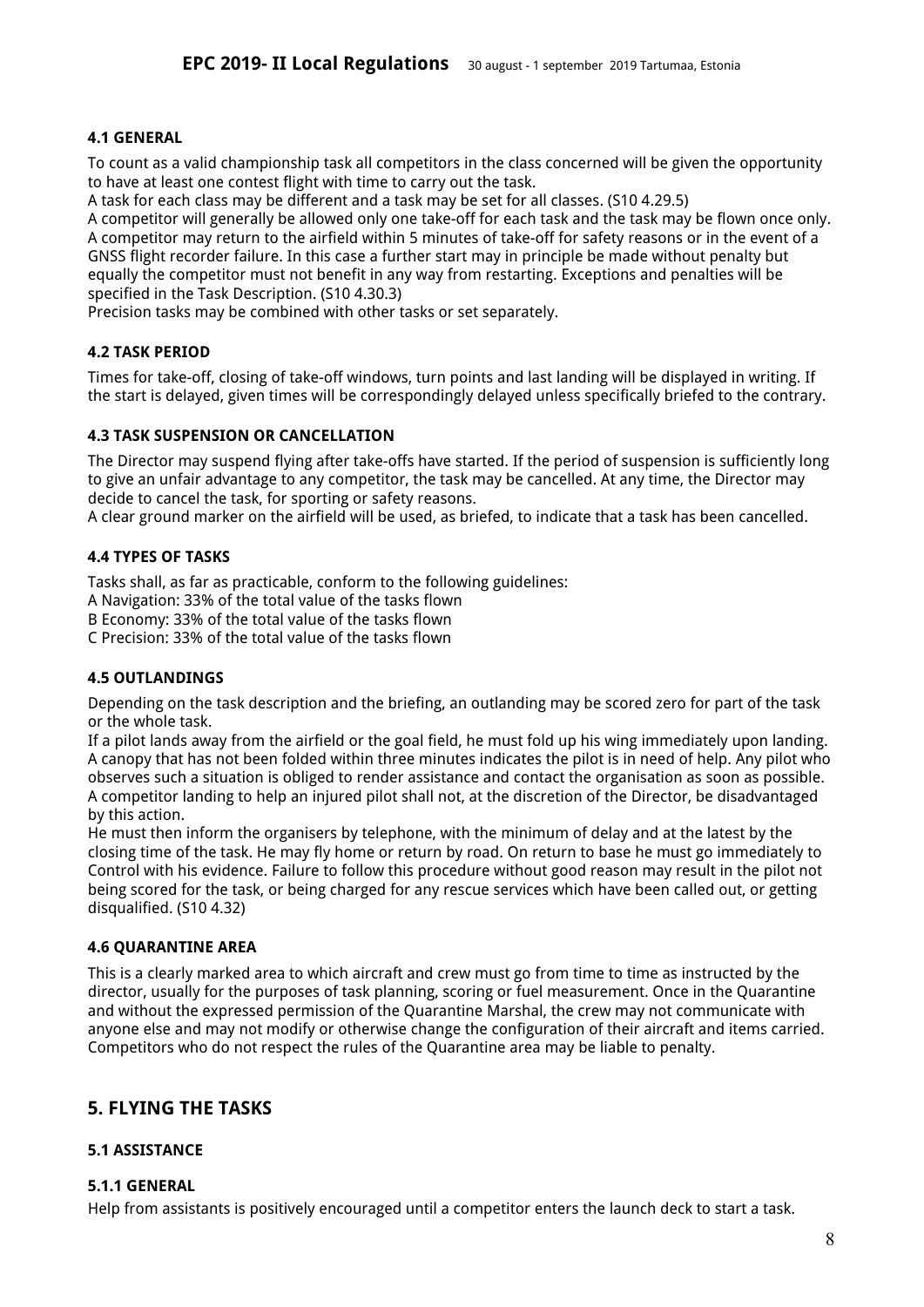From that moment onwards, all external assistance is forbidden except from marshals or those people expressly appointed by the Director, until the moment the competitor leaves the deck having finished a task, or otherwise lands according to the outlanding rules.

#### <span id="page-8-0"></span>**5.1.2 PL1 WHEEL-CHAIRED DISABLED PILOT**

A disabled pilot flying in PL1 class may be assisted in pre-launch preparation by one authorised person. Once the pilot is ready to launch, the assistant shall report that fact to the marshal, and will not help any more in the launch procedure.

### <span id="page-8-1"></span>**5.2 TAKE-OFF**

In all tasks, PF1s must be foot launched.

PL1s must take off on their wheels, although the wings may be inflated without the wheels touching the ground.

No pilot may take-off without permission from the Director or a Marshal.

Open window or given order of take off may be applied to tasks.

All take-offs, unless otherwise briefed, must be effected entirely within the launch deck, except for emergency or other provisions given at briefing. Failure to comply may result in a penalty of 20% of the pilot's score.

Before departure, a pilot and/or his aircraft may be inspected at any time for contravention of any regulations. It is the duty of competitors to assist marshals as much as possible in expediting an inspection.

### <span id="page-8-2"></span>**5.3 LANDING**

All landings, unless otherwise briefed, must be effected entirely within the landing deck, except for emergency or other provisions given at briefing. Failure to comply will result in a penalty of 20% of the pilot's score. The pilot may be liable to penalty if he or any part of his aircraft touches the ground outside the deck before he has removed his harness.

- Upon landing, pilots must immediately remove their aircraft from the deck.

- Landings outside the landing deck but within the airfield boundary will attract a 20% penalty

- Pilots 'abandoning' their aircraft on the landing deck will be liable to penalty.

#### <span id="page-8-3"></span>**5.3.1 PRECISION LANDING**

In tasks where pilots are asked to make a precision landing or to land on a marker:

**In PF**: The objective is for the pilot to make a good landing on his own two feet without falling over. "Falling over as a result of the landing" will be interpreted as:

- GOOD: If the pilot falls to ONE knee - landing score as achieved.

- BAD: If the pilot falls to TWO knees OR if any part of the power unit touches the ground during the landing process - zero landing score.

**In PL**: The objective is for the pilot to make a good landing after which the aircraft must come to rest the right way up on all its wheels, and without any structural damage.

Obstruction at landing markers: If a pilot or any part of his aircraft obstructs the attempted landing or the takeoff of another competitor at a landing marker then a 20% penalty will apply. However, any pilot who scores more than zero for his landing at a landing marker has exclusive use of the area immediately surrounding the marker for a maximum period of one minute in which to clear his aircraft from the area.

### <span id="page-8-4"></span>**6. CONTROL OF TASK FLIGHTS.**

#### <span id="page-8-5"></span>**6.1 TIMING**

All times are given, taken and calculated in local Estonian time (GMT+3) or simple elapsed time, rounded down to the most accurate permitted precision. (S10 5.2.6 and 5.2.7)

### **6.2 FUELLING PROCEDURE**

The organisers of this event have decided to adopt a fuelling procedure for economy tasks, which, although new to CIMA, has already been used successfully in more than 10 National Opens in the last 7 years and in at least 3 countries.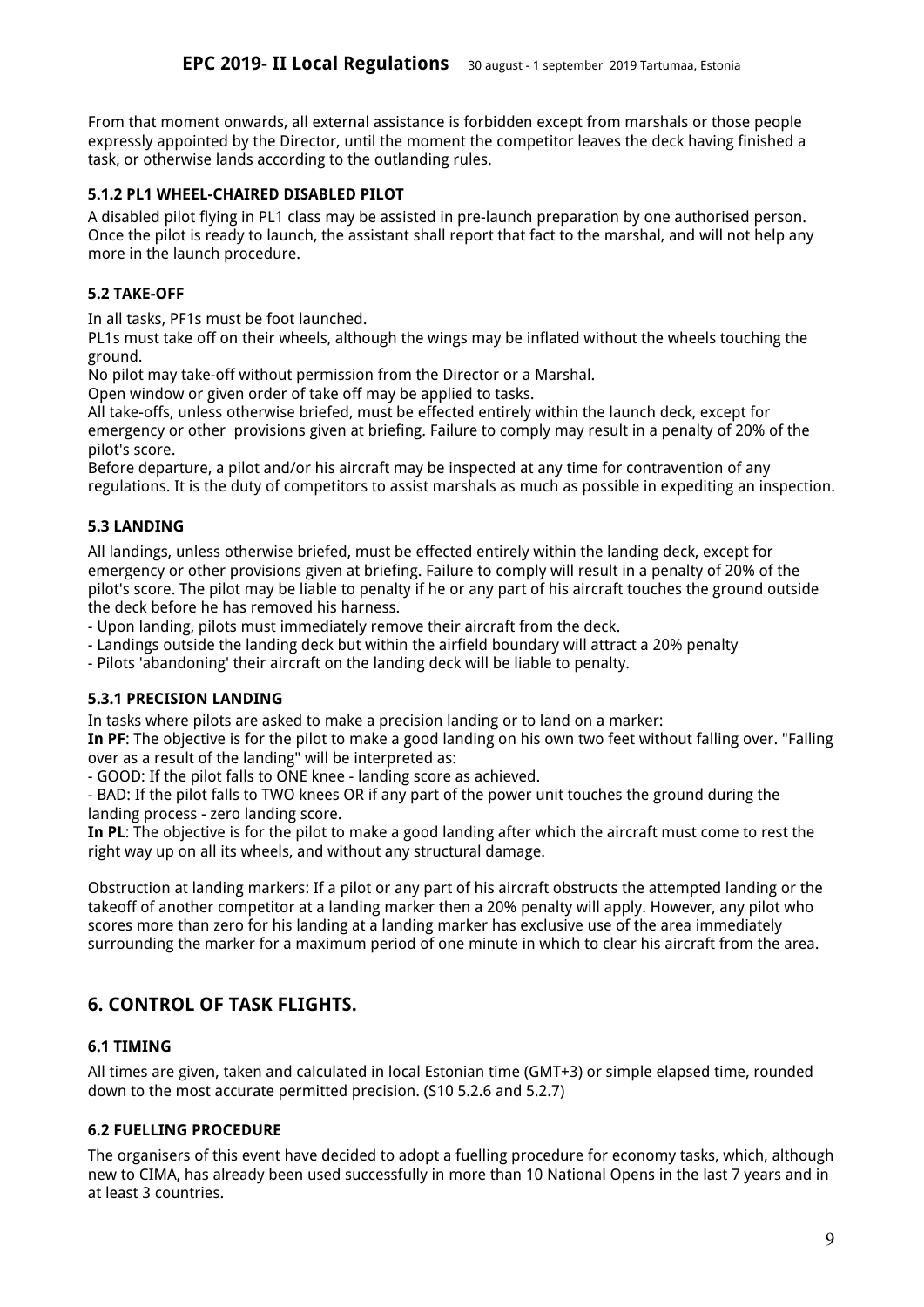Machines are to be weighed before and after economy flights in order to measure the weight of fuel used. Pilots may therefore allowed to fly with unlimited fuel in economy tasks thus allowing everyone to participate fully regardless of the engine's economy performance.

There is no more need for modified fuel systems or dangerous "competition bottles".

This fuelling procedure totally removes the need for the traditional tedious time-consuming defueling sessions and allows the Director to set economy tasks at short notice.

### **6.3 BODYWEIGHT INDEX**

An aircraft's fuel consumption is proportional to its total mass. A pilot can always choose to flylighter equipment, but cannot, to some extent, reduce his own bodyweight. With a view to levellingthe playing field, a pilot's fuel consumption is scored, taking into account his bodyweight.

At the time of registration, pilots and co-pilots are weighed for the purpose of handicapping,allowing heavier pilots a greater quantity of fuel than lighter pilots.

The pilot is then given a Bodyweight Index to be used in economy scoring formulae, defined as follows: PF1: (Pilot bodyweight + 40kg)/100

- PL1: (Pilot bodyweight + 50kg)/100
- PF2: (Crew bodyweights + 50kg)/100
- PL2: (Crew bodyweights + 60kg)/100

For instance a 60kg PF1 pilot will have a Bodyweight Index of 1 and a 90kg PF1 pilot will have a Bodyweight Index of 1.3. In this example, the 40kg amount represents the typical lightest weight ofa paramotor, wing, emergency parachute, clothing and accessories.

### **6.4 WEIGHING OF MACHINE BEFORE LAUNCH**

The weighing scale(s) should be located in the quarantine area next to the launch deck. The pilot(s) should only get weighed when he is intending to launch. It is the combined pilot(s) + paramotor + all accessories that get weighed, in fact everything that is carried on board, with the exception of the wing. The wing must be detached from the paramotor unit and can be already prepared in the launch deck. Karabiners must be attached to the motor and not to the wing. Wing bags, if used, must either be carried by pilots when weighed or not be taken on the flight. The pilot should carry the paramotor on his back, as well as all equipment and accessories when stepping uponto the scale. Trikes use a combined set of three scales, as used for microlight weighing.

Once weighed, pilots should proceed from the quarantine area to their wing on the deck with a view to launch as soon as possible.

Marshals should ensure that pilots spend as little time as possible between the weighing and the launching, and may demand for a pilot to be re-weighed if necessary. Marshals should ensure that pilots are not "ballasting" themselves by grabbing soil or stones as they get ready to launch. Food and drink weigh the same whether in the pilot's pockets or consumed. Once weighed, it is not in the pilot's interest to urinate. However, pilots finding that they need to, should ask permission and will have to be weighed again.

### **6.5 WEIGHING OF PILOT(S) + MACHINE AFTER LANDING**

As soon as a pilot lands back on the deck, a Marshal will direct him to the scale(s) in the quarantine area, to be weighed immediately. The wing is detached and as before, everything else gets weighed. Again, karabiners must be attached to the motor and not to the wing.

Once more, Marshals will be vigilant with pilots not "ballasting" themselves with stones etc. The weight of fuel used shall be the difference between the recorded weight prior to take-off and the recorded weight on landing

If the pilot appears to be suspiciously wet then the Marshal may ask for the flying suit and boots to be weighed separately as well, and take a note of it.

### <span id="page-9-0"></span>**6.6 GATES**

Gates are normally a straight line 400m wide perpendicular to the briefed track or to the pilot's chosen track.

Gates may be:

- Known gates. Their position and height to be crossed will be briefed.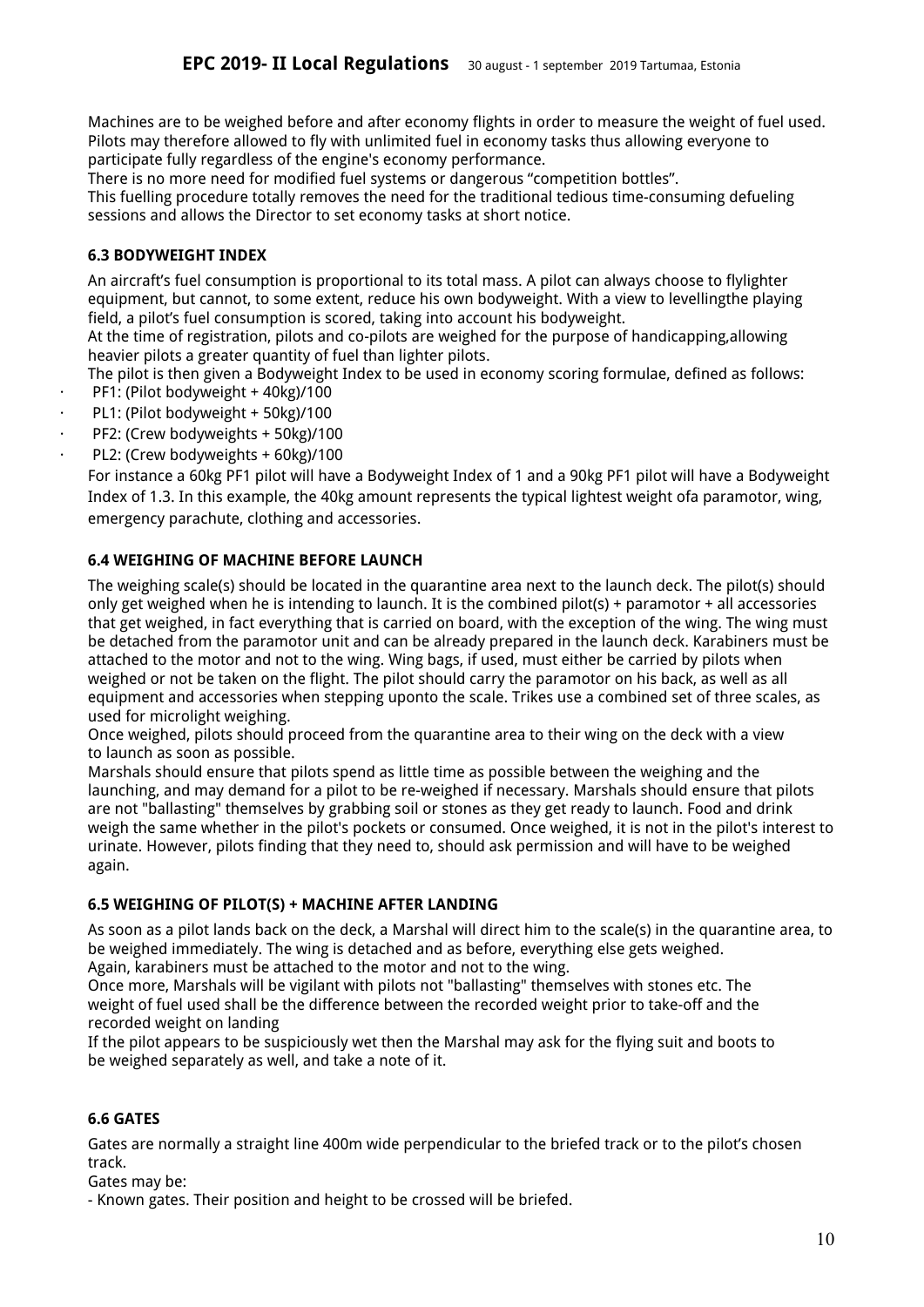- Hidden gates. The height to be kept along the sections of the course where they are situated will be briefed.

Proof of passing a gate and its timing will be by GNSS flight recorder evidence, with the gate time being taken from the fix immediately before it is crossed.

### <span id="page-10-0"></span>**6.7 TURNPOINTS**

Turnpoints are geographical points and their location and description are briefed.

The scoring zone for a turnpoint is a cylinder with a radius of 200m of infinite height.

Proof of reaching a turnpoint is by GNSS flight recorder evidence.

To score, a track fix point must either be within the cylinder, or the line connecting two sequential track fixes must pass through the circle.

Complaints about the physical mis-positioning of a scoring zone relative to a turnpoint will not be accepted unless it can be shown that the physical position of the location is outside a circle of radius R= Rp/2 where Rp= Radius or size of the scoring zone defined by the organizers (ie the physical location must lie inside an inner circle half the width of <sup>a</sup> gate or radius of <sup>a</sup> scoring zone).

### <span id="page-10-1"></span>**6.8 SLALOM POLES**

Some precision tasks may involve the use of slalom poles or sticks, to be rounded or to be struck. A valid strike on a stick is one where the pilot or any part of the aircraft has been clearly observed to touch it or when electronic 'kick stick' sensors which have been shown to meet the standard tests are used, a valid strike is one which is recorded by the device.

<span id="page-10-2"></span>A valid rounding of a slalom pole is one where the pilot's body is clearly seen to round it.

### **6.9 INFLATABLE PYLONS**

Inflatable pylons of various sizes may be used in precision tasks, to be rounded.

A valid rounding of an inflatable pylon is one where the pilot's body is clearly seen to round it. Coming into contact with an inflatable pylon with any part of the aircraft or the pilot would usually occur a penalty as briefed.

### <span id="page-10-3"></span>**6.10 INFRARED GATES**

Infrared gates may be used in precision tasks. They are typically 6 to 10 metres wide and a height between 1 and 2 metres. Infra red gates are ideal for accurate timing, without the need to strike a pole.

### <span id="page-10-4"></span>**6.11 THE LANDING DECK**

- A landing deck is a clearly marked area defined at the briefing. A minimum of 100m x 100m is required, for every 30 competitors per hour.

- A landing deck will have a windsock within 100m of its boundary.

- In certain tasks and as briefed, penalties may be awarded to Pilots or any part of their aircraft touching the ground anywhere outside the landing deck during a task.

## <span id="page-10-5"></span>**7. SCORING**

### <span id="page-10-6"></span>**7.1 GENERAL**

The overall results will be computed from the sum of the task scores for each competitor, the winner having the highest total score in the class. (S10 4.34.10)

The following standard symbols will be used for scoring:

<span id="page-10-7"></span> $V = Speed$ ,  $D = Distance$ ,  $T = Time$ 

### **7.2 SCORING ALL TASKS**

The maximum score may be up to 1000 points per task and is generally calculated as follows:  $P = Q/Qmax \times 1000$ 

Where:  $Q =$  pilot's score,  $Q$  max = best score for the task,  $P =$  Total score

But, depending on the task, absolute scores for pilots' performance may also be awarded either in combination with the above or exclusively. Where a combination is used the total available absolute score